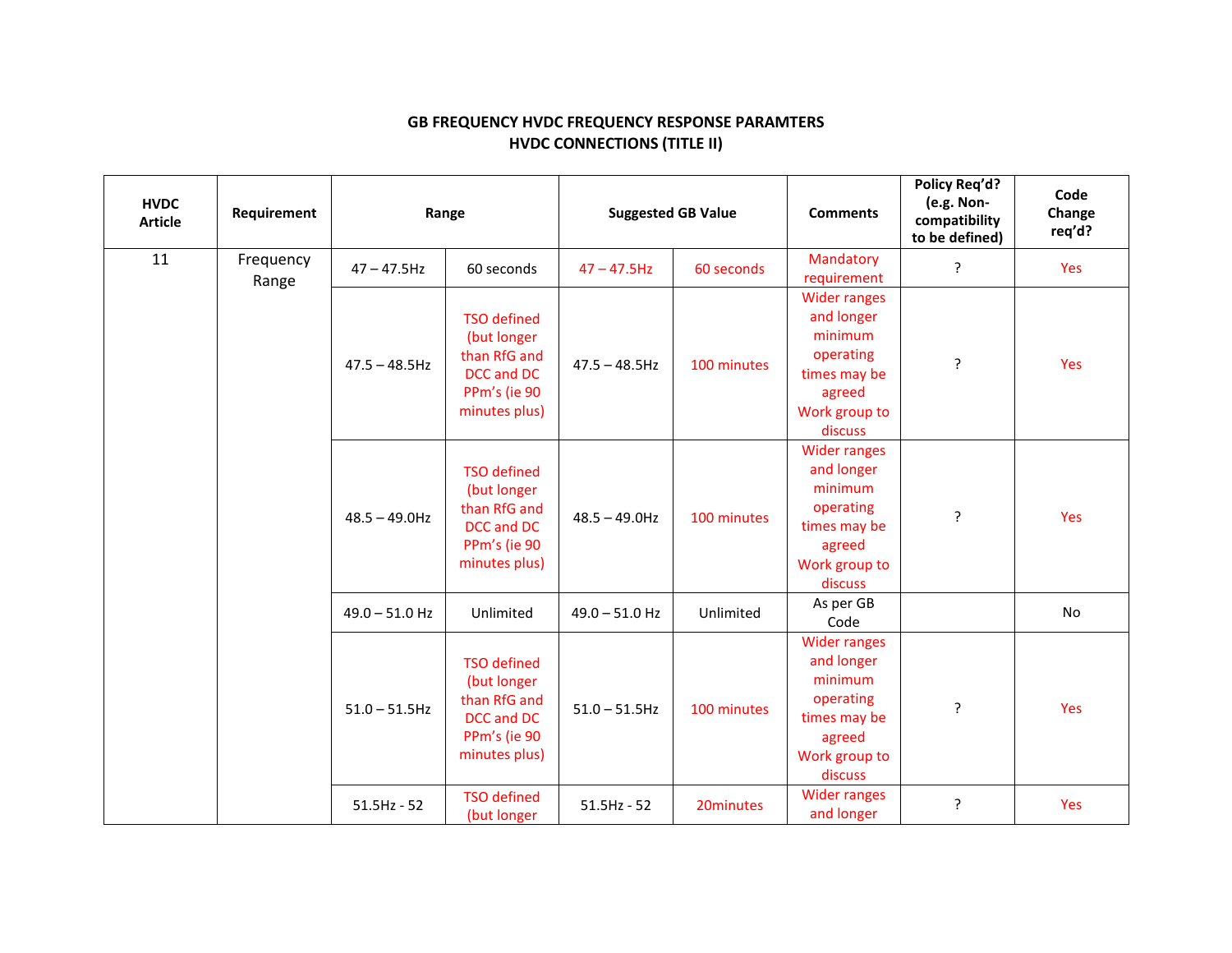| 12            | <b>ROCOF</b>                                                                                                                                                      | $-2.5$ to<br>$+2.5$ Hz/s | than DC PPm's<br>(ie 15 minutes<br>plus)<br>Measured over<br>the previous 1<br>second | $-2.5$ to<br>$+2.5$ Hz/s                     | <b>Measured over</b><br>the previous 1<br>second                                                                      | minimum<br>operating<br>times may be<br>agreed Work<br>group to<br>discuss<br>Mandatory<br>requirement      | ŗ           | Yes       |
|---------------|-------------------------------------------------------------------------------------------------------------------------------------------------------------------|--------------------------|---------------------------------------------------------------------------------------|----------------------------------------------|-----------------------------------------------------------------------------------------------------------------------|-------------------------------------------------------------------------------------------------------------|-------------|-----------|
| 13(1)(a)(i)   | <b>Active Power</b><br>Controlability<br>Maximum<br>and<br>Minimum<br>Power Step<br>Size for<br>Transmitting<br><b>Active Power</b>                               | TSO specified            |                                                                                       | Max Step Size = 1MW<br>Min Step Size = $1MW$ |                                                                                                                       | Workgroup<br>to discuss<br><b>MW</b> transfer<br>should be<br>controllable<br>to the<br>nearest<br>whole MW | $\tilde{?}$ | Yes       |
| 13(1)(a)(ii)  | Minimum<br><b>HVDC Active</b><br>Power<br>Transmission<br>capacity for<br>each<br>direction<br>below which<br>active power<br>transmission<br>is not<br>requested |                          | TSO specified                                                                         |                                              | Workgroup to discuss -<br>believed to be part of data<br>submission as part of trading<br>in wholesale market / TSOG? | Workgroup<br>to discuss<br><b>MW</b> transfer<br>should be<br>controllable<br>to the<br>nearest<br>whole MW | ?           | Yes       |
| 13(1)(a)(iii) | The<br>maximum<br>delay within<br>which the                                                                                                                       |                          | TSO specified                                                                         |                                              | 2 minutes - as per BC2                                                                                                | Workgroup<br>to agree                                                                                       | No          | <b>No</b> |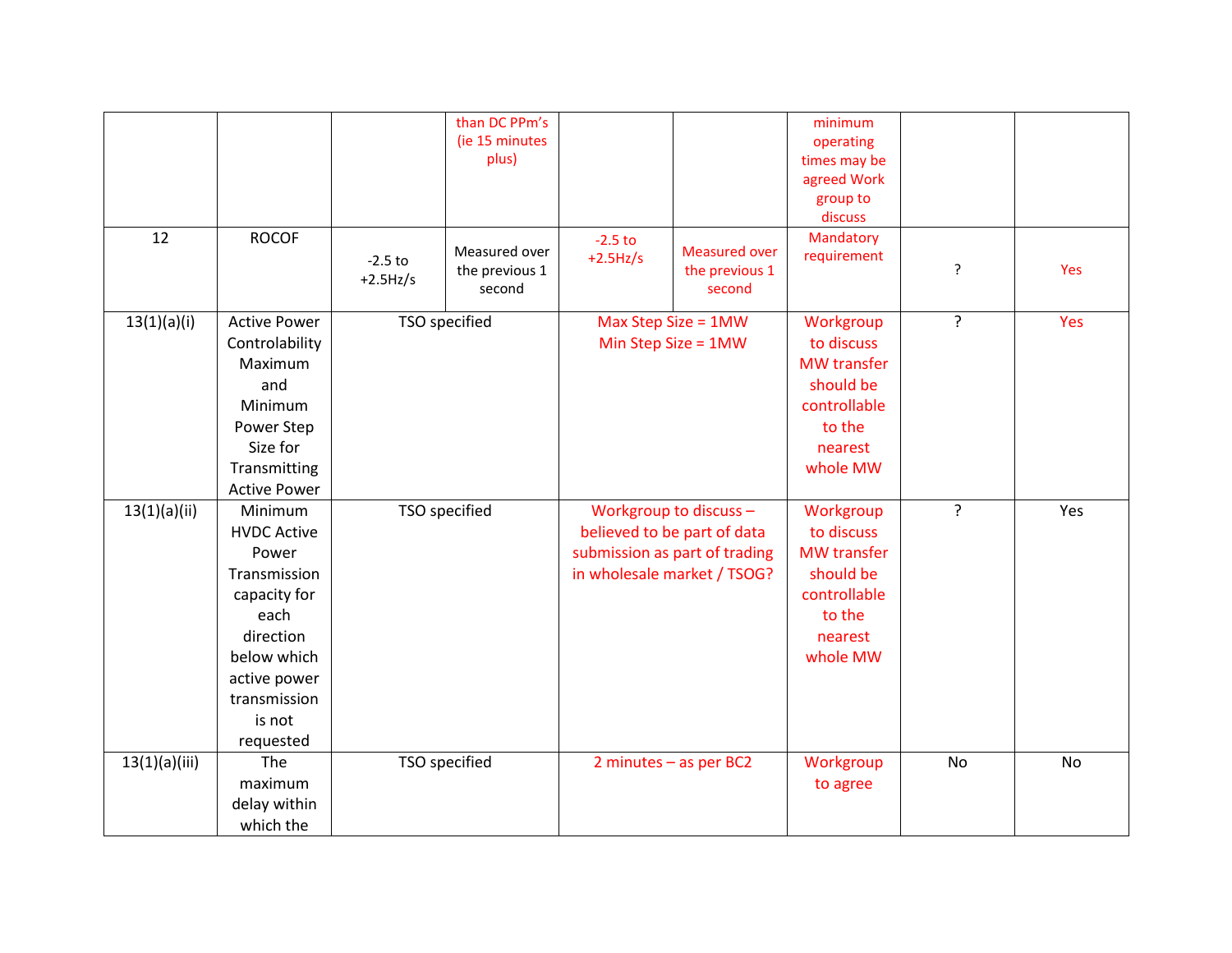|          | <b>HVDC System</b>  |               |                               |           |           |             |
|----------|---------------------|---------------|-------------------------------|-----------|-----------|-------------|
|          | shall be            |               |                               |           |           |             |
|          | capable of          |               |                               |           |           |             |
|          | adjusting the       |               |                               |           |           |             |
|          | transmitted         |               |                               |           |           |             |
|          | active power        |               |                               |           |           |             |
|          | upon receipt        |               |                               |           |           |             |
|          | of request          |               |                               |           |           |             |
|          | from the            |               |                               |           |           |             |
|          | relevant TSO        |               |                               |           |           |             |
| 13(1)(b) | Capability of       | TSO specified | <b>Covered by Fault Ride</b>  | Workgroup | Yes       | Yes         |
|          | modifying           |               | Through - additional text to  | to agree  |           |             |
|          | transmitted         |               | be added for HVDC and         |           |           |             |
|          | <b>Active Power</b> |               | delays greater than 10ms      |           |           |             |
|          | infeed in case      |               |                               |           |           |             |
|          | of                  |               |                               |           |           |             |
|          | disturbances        |               |                               |           |           |             |
|          | into one or         |               |                               |           |           |             |
|          | more AC             |               |                               |           |           |             |
|          | networks            |               |                               |           |           |             |
| 13(1)(c) | <b>Active Power</b> | TSO specified | Would be required only on a   | Workgroup | ?         | Yes-General |
|          | Reversal            |               | site specific basis and would | to agree  |           | words       |
|          |                     |               | be specified in the Bilateral |           |           | required in |
|          |                     |               | Agreement. General Grid       |           |           | relation to |
|          |                     |               | Code Mod to refer to the      |           |           | Power       |
|          |                     |               | requirement and time delay    |           |           | Reversal    |
| 13(1)(d) | Ability to          | Not specified | Covered by CC.6.3.7 through   | Workgroup | <b>No</b> | No?         |
|          | modify              |               | the requirement to have a     | to agree  |           |             |
|          | transmitted         |               | load controller and the       |           |           |             |
|          | active power        |               | <b>Balancing Codes</b>        |           |           |             |
|          | for the             |               |                               |           |           |             |
|          | purpose of          |               |                               |           |           |             |
|          | cross boarder       |               |                               |           |           |             |
|          | balancing           |               |                               |           |           |             |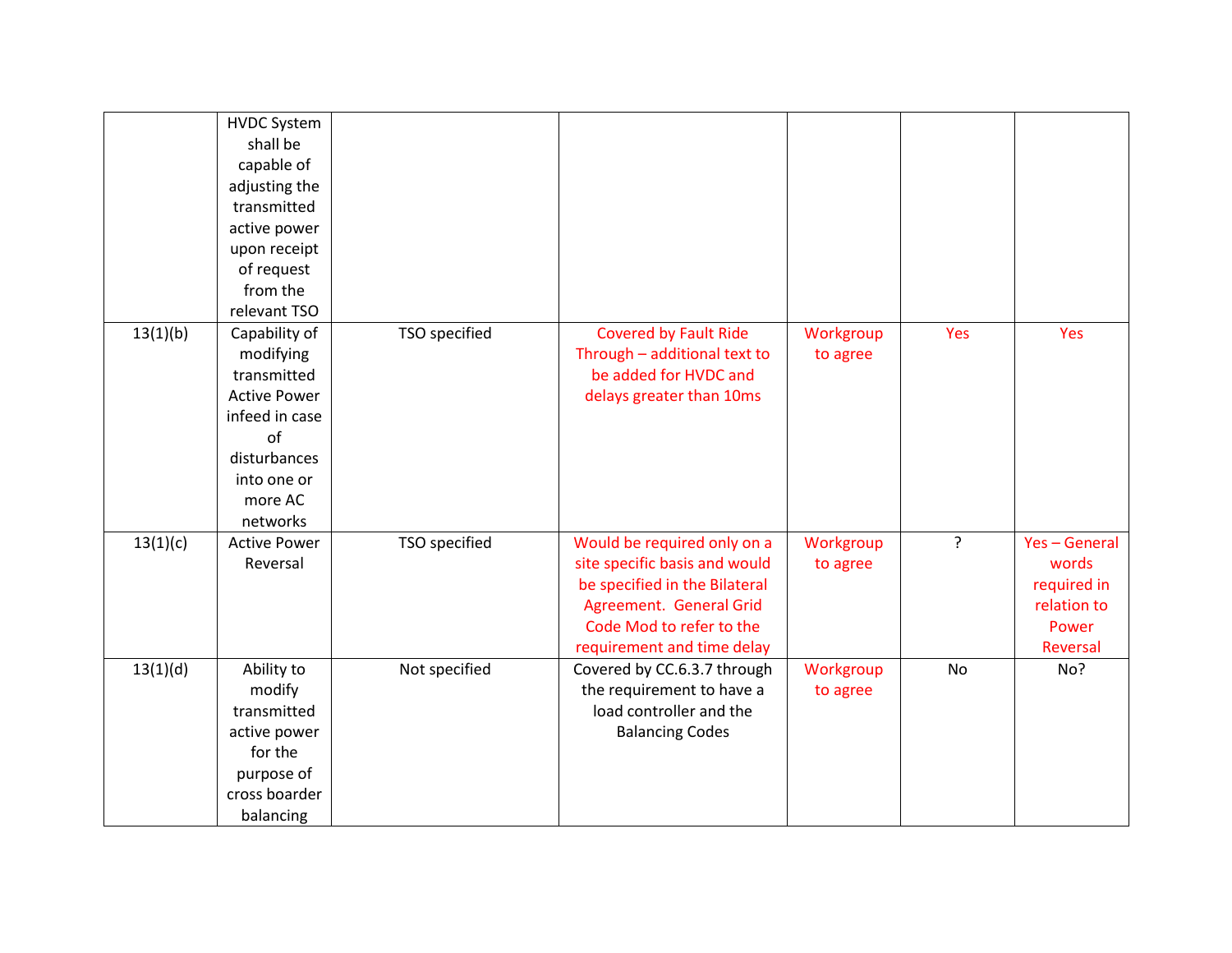| 13(2)            | Ramp Rate    | Not specified |                 | Ramp Rate Limits covered |                                 |               | <b>No</b> | No               |
|------------------|--------------|---------------|-----------------|--------------------------|---------------------------------|---------------|-----------|------------------|
|                  | Limit        |               |                 |                          | under BC1.A.1.1                 |               |           |                  |
|                  | adjustment   |               |                 |                          | <b>Adjustment of Ramp Rates</b> |               |           |                  |
|                  |              |               |                 |                          | below the limits of BC1.A.1.1   |               |           |                  |
|                  |              |               |                 |                          | are permissible - see BC1       |               |           |                  |
| 13(3)            | Automatic    |               | TSO specified   |                          | Other than the current          |               | No        | Yes-Only by      |
|                  | Remedial     |               |                 |                          | requirements under the          |               |           | reference to     |
|                  | Action       |               |                 |                          | Balancing Codes any other       |               |           | additional       |
|                  |              |               |                 |                          | requirements would be           |               |           | requirements     |
|                  |              |               |                 |                          | specified under the Bilateral   |               |           | being            |
|                  |              |               |                 |                          | Agreement                       |               |           | specified in     |
|                  |              |               |                 |                          |                                 |               |           | the Bilateral    |
| 14               | Synthetic    |               | TSO specified   | Not required - see FFCI  |                                 |               | <b>No</b> | <b>No</b>        |
|                  | Inertia      |               |                 | requirements Option 1    |                                 |               |           |                  |
| 15               | FSM, LFSM-O, |               |                 |                          |                                 |               |           |                  |
|                  | LFSM-U       |               |                 |                          |                                 |               |           |                  |
| Annex $II(A)(1)$ | <b>FSM</b>   | Deadband      | $0 \pm 500$ mHz | Deadband                 | $\pmb{0}$                       | As per RfG    | No        | No               |
|                  |              |               |                 |                          |                                 | See           |           |                  |
|                  |              |               |                 |                          |                                 | Insensitivity |           |                  |
|                  |              | Droop S1(u)   | Minimum         | DroopS1 (u)              | $3 - 5%$                        | As per        | <b>No</b> | <b>No</b>        |
|                  |              |               | 0.1%            |                          |                                 | current Grid  |           |                  |
|                  |              |               |                 |                          |                                 | Code          |           |                  |
|                  |              | Droop S2(d)   | Minimum         | DroopS2 (d)              | $3 - 5%$                        | As per        | No        | Yes-Current      |
|                  |              |               | 0.1%            |                          |                                 | current Grid  |           | <b>Grid Code</b> |
|                  |              |               |                 |                          |                                 | Code for      |           | does not         |
|                  |              |               |                 |                          |                                 | upward        |           | make this        |
|                  |              |               |                 |                          |                                 | regulation    |           | clear            |
|                  |              | Insensitivity | Maximum         | Insensitivity            | 15mHz                           | As per        | <b>No</b> | $Yes -$          |
|                  |              |               | 30mHz           |                          |                                 | current Grid  |           | Introduce        |
|                  |              |               |                 |                          |                                 | Code for      |           | term             |
|                  |              |               |                 |                          |                                 | Deadband      |           | insensitivity    |
|                  |              |               |                 |                          |                                 |               |           | as per RfG       |
| Annex            |              | Maximum       | 0.5 seconds     | Maximum                  | 0.5 seconds                     | RfG for non   | Yes       | Yes              |
| II(A)(1)(d)      |              | admissible    |                 | admissible               |                                 | synchronous   |           |                  |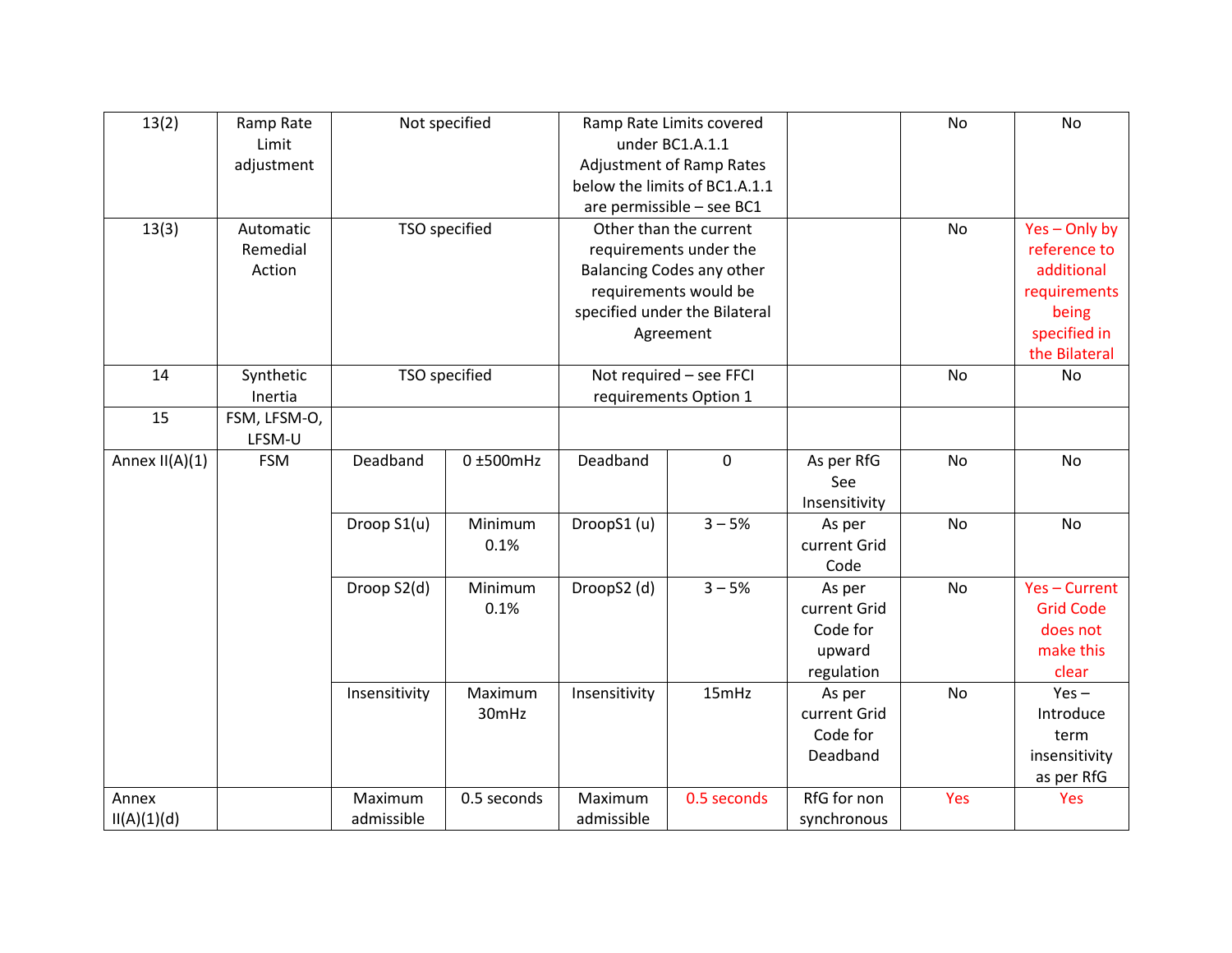|                   |                      | delay t1                                                        |                      | delay t1                                                        |                                            | plant set to<br>1 <sub>S</sub>                            |           |           |
|-------------------|----------------------|-----------------------------------------------------------------|----------------------|-----------------------------------------------------------------|--------------------------------------------|-----------------------------------------------------------|-----------|-----------|
|                   |                      | Maximum<br>admissible<br>activation<br>Time <sub>t2</sub>       | 30 seconds           | Maximum<br>admissible<br>activation<br>Time <sub>t2</sub>       | 10 seconds                                 | As per RfG<br>and current<br><b>Grid Code</b><br>practice | <b>No</b> | <b>No</b> |
| Annex<br>II(B)(1) | LFSM-O               | Frequency<br>Threshold f1                                       | $50.2 - 50.5$ Hz     | Frequency<br>Threshold f1                                       | 50.4Hz                                     | As per<br>current Grid<br>Code                            | <b>No</b> | No        |
|                   |                      | Droop S3                                                        | 0.1%<br>upwards      | Droop S2                                                        | 10% or less                                | As per<br>current Grid<br>Code                            | <b>No</b> | <b>No</b> |
|                   |                      | Initial<br>activation<br>time                                   | TSO specified        | Initial<br>activation<br>time                                   | <2s                                        | As per RfG                                                | No        | Yes       |
|                   |                      | Full<br>activation<br>time                                      | TSO specified        | Full<br>activation<br>time                                      | 10 <sub>s</sub>                            | As per<br>current Grid<br>Code                            | <b>No</b> | Yes       |
| Annex<br>II(c)(1) | LFSM-U               | Frequency<br>Threshold f2                                       | $49.8 - 49.5$ Hz     | Frequency<br>Threshold f2                                       | 49.5Hz                                     | As per<br>current RfG                                     | <b>No</b> | Yes       |
|                   |                      | Droop S4                                                        | 0.1%<br>upwards      | Droop S4                                                        | 10%                                        | As per RfG                                                | <b>No</b> | Yes       |
|                   |                      | Initial<br>activation<br>time                                   | TSO specified        | Initial<br>activation<br>time                                   | <2s                                        | As per RfG                                                | No        | Yes       |
|                   |                      | Full<br>activation<br>time                                      | <b>TSO</b> specified | Full<br>activation<br>time                                      | To be<br>determined-<br>plant<br>Dependent | <b>Discuss with</b><br><b>Working</b><br>Group            | Yes       | Yes       |
| 16                | Frequency<br>Control | Modulation<br>of Active<br>Power in<br>relation to<br>Frequency | TSO specified        | Modulation<br>of Active<br>Power in<br>relation to<br>Frequency | As per<br>CC.6.3.6 of<br>Grid Code         | Discuss with<br>Working<br>Group                          | <b>No</b> | No        |